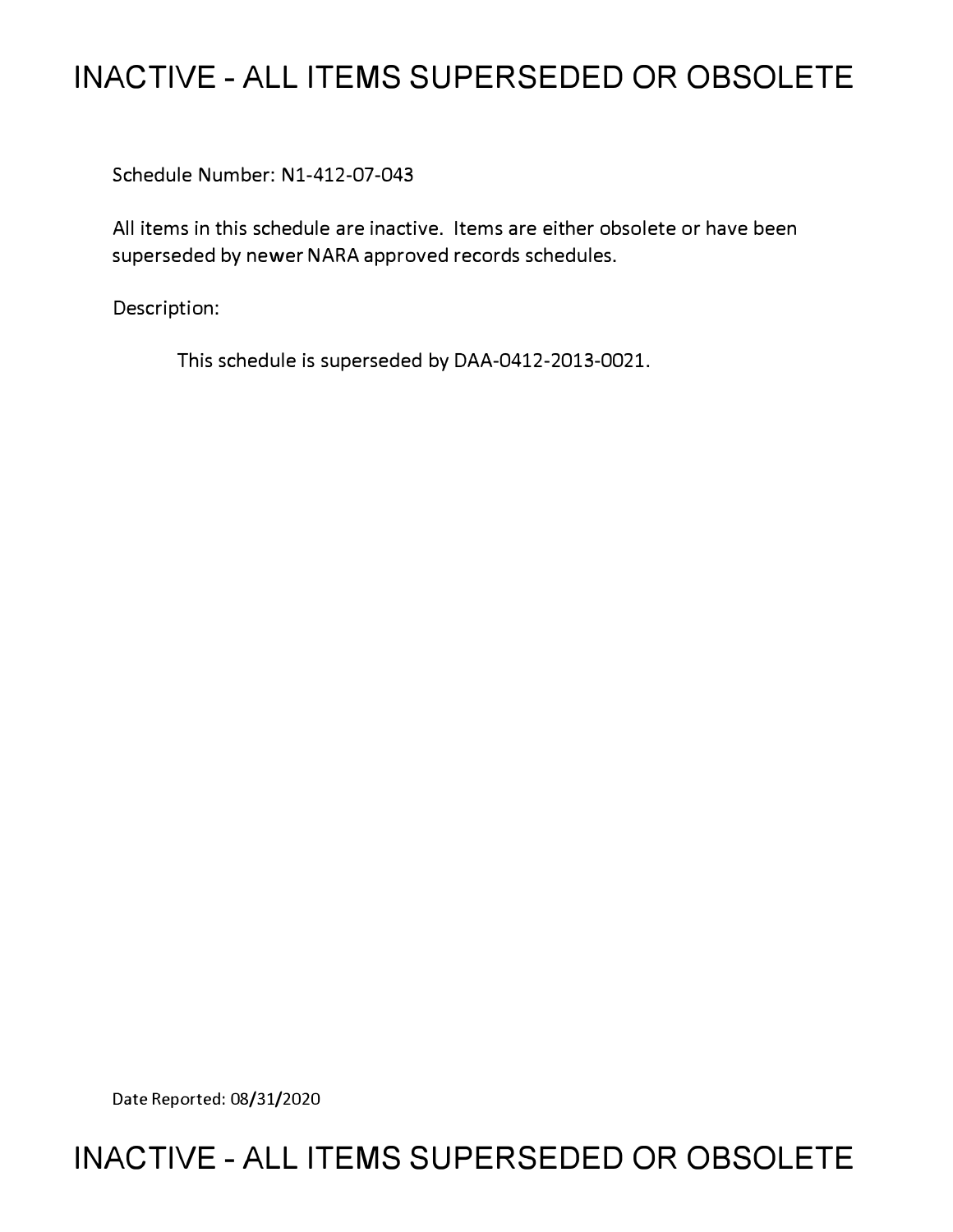|                                                                                | <b>REQUEST FOR RECORDS DISPOSITION AUTHORITY</b>                                                                                                                                                        |                                                 | JOB NUMBER N1-412-07-43                                                                   |                                                                               |                        |  |  |  |
|--------------------------------------------------------------------------------|---------------------------------------------------------------------------------------------------------------------------------------------------------------------------------------------------------|-------------------------------------------------|-------------------------------------------------------------------------------------------|-------------------------------------------------------------------------------|------------------------|--|--|--|
| To: NATIONAL ARCHIVES and RECORDS ADMINISTRATION (NIR)<br>WASHINGTON, DC 20408 |                                                                                                                                                                                                         |                                                 |                                                                                           | <b>DATE RECEIVED</b><br>$1 - 11 - 2007$                                       |                        |  |  |  |
| 1. FROM (Agency or establishment)                                              |                                                                                                                                                                                                         |                                                 | <b>NOTIFICATION TO AGENCY</b>                                                             |                                                                               |                        |  |  |  |
|                                                                                | U.S. Environmental Protection Agency                                                                                                                                                                    |                                                 |                                                                                           |                                                                               |                        |  |  |  |
| 2. MAJOR SUBDIVISION                                                           |                                                                                                                                                                                                         |                                                 |                                                                                           |                                                                               |                        |  |  |  |
| Pesticides                                                                     |                                                                                                                                                                                                         |                                                 | 3303a.                                                                                    | In accordance with the provisions of 44 U.S.C.<br>the<br>disposition request, | including              |  |  |  |
| 3. MINOR SUBDIVISION                                                           |                                                                                                                                                                                                         | be                                              | amendments, is approved except for items that may<br>marked Adisposition not approved= or |                                                                               |                        |  |  |  |
| Headquarters                                                                   |                                                                                                                                                                                                         |                                                 | Awithdrawn≅ in column 10.                                                                 |                                                                               |                        |  |  |  |
|                                                                                | 4. NAME OF PERSON WITH WHOM TO CONFER                                                                                                                                                                   | 5. TELEPHONE                                    | <b>DATE</b>                                                                               | ARCHIVIST OF THE UNITED STATES                                                |                        |  |  |  |
| John B. Ellis                                                                  |                                                                                                                                                                                                         | 202-566-1643                                    | 2 7/62                                                                                    | $U_{\bullet}$ $\omega_{\text{in}}$ -eta                                       |                        |  |  |  |
| is not required;                                                               | retention periods specified; and that written concurrence from the General Accounting Office, under the provisions of Title 8 of the<br>GAO manual for Guidance of Federal Agencies,<br>is attached; or | has been requested.                             |                                                                                           |                                                                               |                        |  |  |  |
| <b>DATE</b><br>$-801$                                                          | SIGNATURE OF AGENCY REPRESENTATIVE<br>John B. Eitz Mincel Grulware                                                                                                                                      | <b>TITLE</b>                                    | <b>Agency Records Officer</b>                                                             |                                                                               |                        |  |  |  |
| 7. Item                                                                        | & DESCRIPTION OF ITEMAND PROPOSED DISPOSITION                                                                                                                                                           | <b>10. ACTION TAKEN</b><br>9. GRS OR SUPERSEDED |                                                                                           |                                                                               |                        |  |  |  |
| No.                                                                            |                                                                                                                                                                                                         |                                                 |                                                                                           | <b>JOB CITATION</b>                                                           | <b>(NARA USE ONLY)</b> |  |  |  |
|                                                                                | <b>EPA 339 Test Method Evaluation Records</b>                                                                                                                                                           |                                                 |                                                                                           | N1-412-04-13                                                                  |                        |  |  |  |
|                                                                                | 15/07 Cppie Set to                                                                                                                                                                                      |                                                 |                                                                                           | Seet, NWMD, NWME, NWMW, NR                                                    |                        |  |  |  |
| 8/                                                                             |                                                                                                                                                                                                         |                                                 |                                                                                           |                                                                               |                        |  |  |  |
| 115-109                                                                        | PREVIOUS EDITION NOTWSABLE                                                                                                                                                                              |                                                 |                                                                                           | STANDARD FORM SF 115 (REV. 3-91)<br>Prescribed by NARA 36 CFR 1228            |                        |  |  |  |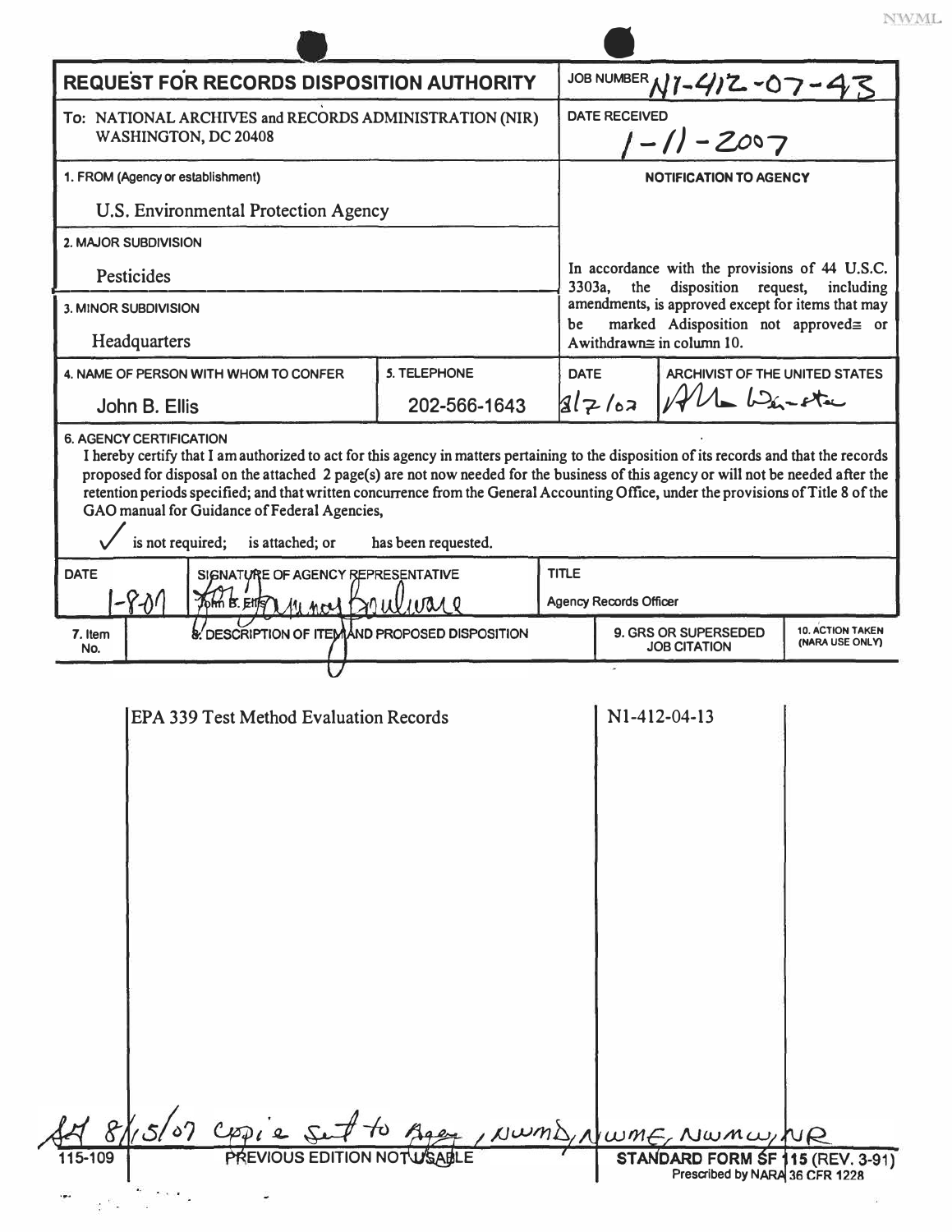**EPA Records Schedule 339 - Test Mathod Evaluation Records** • **Page 1 of 2**<sup>11</sup>

This schedule is in development. It may not be used to retire or destroy records. If you have any questions, please contact the Records Help Desk.

# **EPA Records Schedule 339**

**Status: Development, 02/08/2007** 

**Title: Test Method Evaluation Records** 

**Program: Pesticides** 

**Applicability: Headquarters** 

**Function: 108-025-06-01 - Ensure Safe Use of Pesticides** 

**NARA Disposal Authority:** 

**This schedule authorizes the disposition of the record copy in any media (media neutral). Records designated for permanent retention must be transferred to the National Archives in accordance with NARA standards at the time of transfer.** 

**• Pending** 

#### **Description:**

**Includes records related to review, evaluation, modification and validation of test methods used for the analysis of environmental samples, food, feed and pesticide products. Records consist of methods and results.** 

#### **Disposition Instructions:**

**Item a: Methods reports, methods and essential laboratory raw data** 

**Includes raw data such as chromatograms and original test method data submitted by companies.** 

- **Disposable**
- **Close inactive records at end of fiscal year.**
- **Destroy 25 years after file closure.**

**Item b: Non-essential supporting documentation** 

**Includes extra copies of submissions, non-reportable data, etc.** 

- **Disposable**
- **Close inactive records at end of fiscal year.**
- **Destroy 5 years after file closure.**

#### **Guidance:**

**<file://C:\Documents> and Settings�hulmsto\Local Settings\Temp\GWViewer\339.html 3/20/2007**